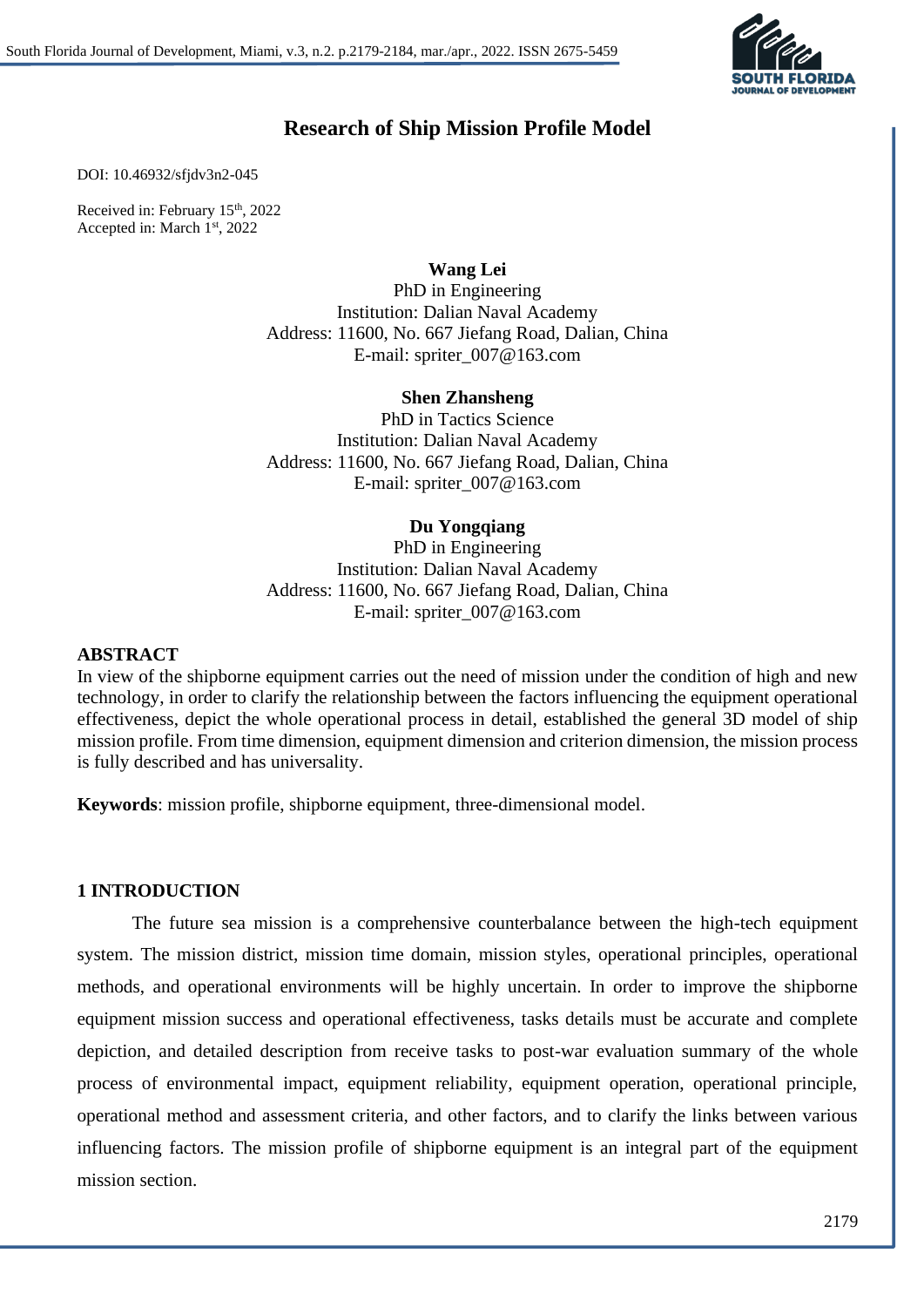

The mission profile is defined as: "the sequence of events and circumstances experienced by the product during the completion of the specified tasks" [1]. The equipment mission profile refers to the general term for events and circumstances that have been experienced during the period from task readiness to the completion of a typical mission. The mission profile of the equipment covers every task that it can perform. Its rules on the task from beginning to end have been through a series of events and environmental conditions on time sequence was described, and each task is determined with temporal phase duration of weapons and equipment tasks, events, and conditions of use.

### **2 MISSION PROFILE DESCRIPTION**

Mission profile is usually used to define the main tasks of the equipment, working status, operating time, working order, maintenance plan, and environment[2]. From the definition of the task section, it is necessary to define four aspects, such as the specified time, the specified environment, the specified product and the specified event. According to the mission undertaken by the weapon equipment, the elements of the mission section are mainly described from the time, region, environment, compilation and planning of the mission[3] [4].

#### 2.1 MISSION TIME

Mission time contains the start and end times of the task. The tasks can be divided into several sub-phases according to the task time period. For example, the ship mission profile can be reduced to four stages of voyage, attack, evacuation and return. This paper will only consider the mission profile of the ship mission phase.

### 2.2 MISSION AREA

The mission area refers to the geographical location and geographical range of the ship's operations. Latitude and longitude are used to describe the mission area. When the task time and the task area are identified, the task environment is determined.

#### 2.3 MISSION ENVIRONMENT

In surface ships against air defense, mission environment is a description of the external environmental factors that affect the operational effectiveness. It mainly includes the sea mission environment such as electromagnetism, meteorology, water sound, day and night and sea condition.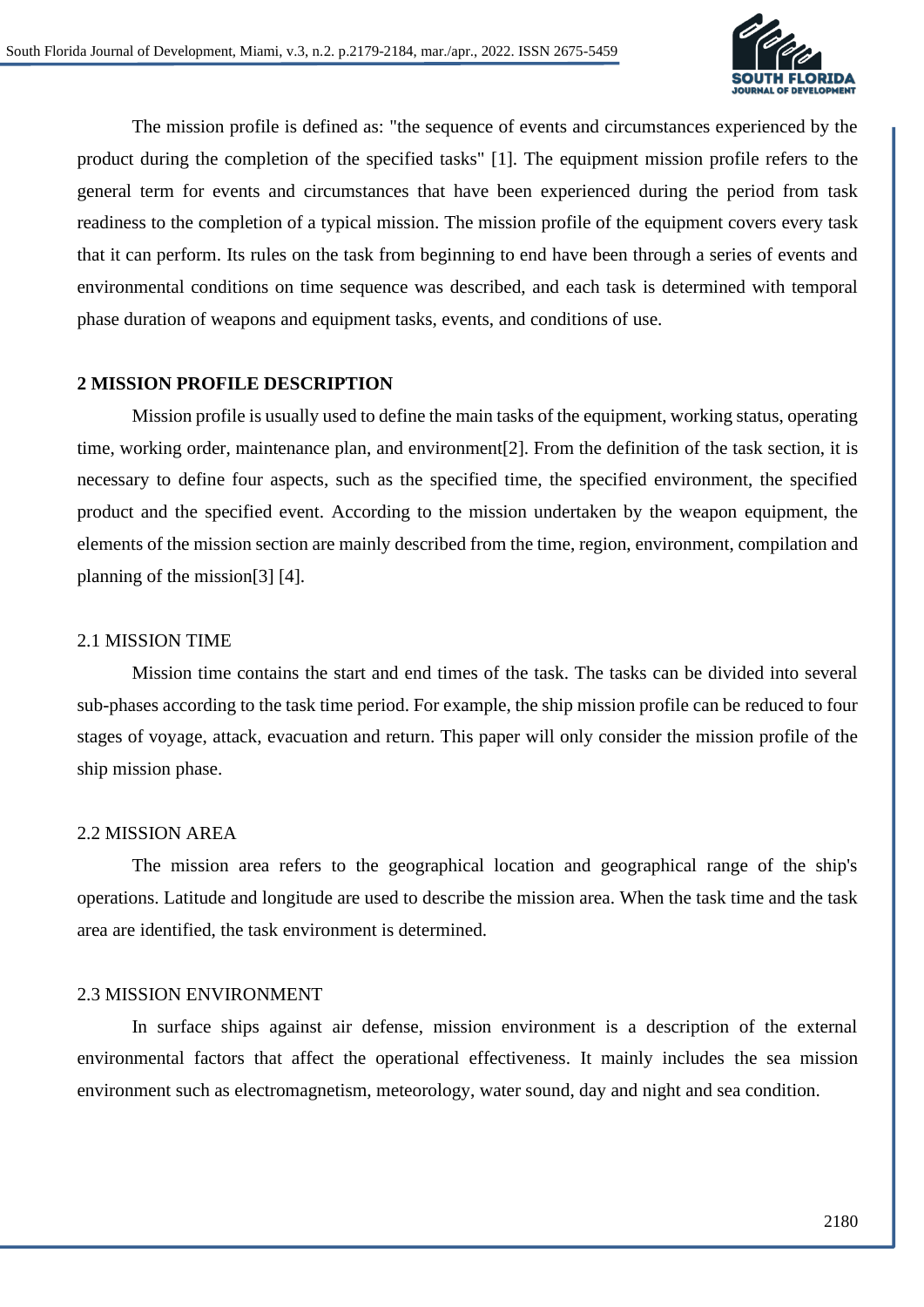

### 2.4 MISSION STRUCTURE

Mission structure requires a description of the equipment unit and command relationship, which can be described by the tree structure. The surface ship equipment system participates in the equipment units with the detection system, the accusation system and the weapon system. The corresponding command relation of each task unit constitutes the mission structure.

### 2.5 MISSION PLANNING

Mission planning refers to the planning of completing the action of each task unit within the task time period. Ships carry equipment against air and sea object, each unit of the equipment system has different specific tasks. In the specified time, it is necessary to optimize the profile of fixed tasks efficiently.

### **3 SHIP MISSION PROFILE DESIGN**

### 3.1 ANALYSIS OF TYPICAL MISSION PROCESS

Before the ship carries out the mission, there is usually a mission preparation and task observation. A series of preparations for the operation is called task readiness. This time period usually refers to the first equipment launch from receiving task missions. Such as research and analysis, to formulate operational plans, organizing exercises, preparation and inspection of equipment, instruments and ammunition, preparation of weather conditions, etc. But from the point of view of task, the center of the task preparation is to calculate the data of the mission.

After the preparation is completed, when encountering an sea object, first determine the location of the target or the side angle, the distance between the opposing sides and the side angle of the ship. Rapidly occupying the position, the ship is able to gain advantageous position through observation and maneuver, is an important condition to defeat the target. Both sides are based on task performance and visibility, other object, etc. Occupation of the other party is difficult to play all the shipborne equipment angle. The ship's side angle requires the use of the entire ship or fleet of shipborne equipment in the course of the mission and reduces the impact of the wave on the target.

After occupying the advantageous position of attack, the shipborne equipment system began to instruct the target and organize the attack. And then the target will be tracked. Search, capture, and track targets. After determining the position, start the attack control solution, control the artillery attack, conduct attack correction, and complete the attack. Here, in order to quantize the attack preparation and attack observation, the mission effectiveness of the shipborne equipment was quantified by combining the accuracy and level of the task preparation and the amount of attack deviation.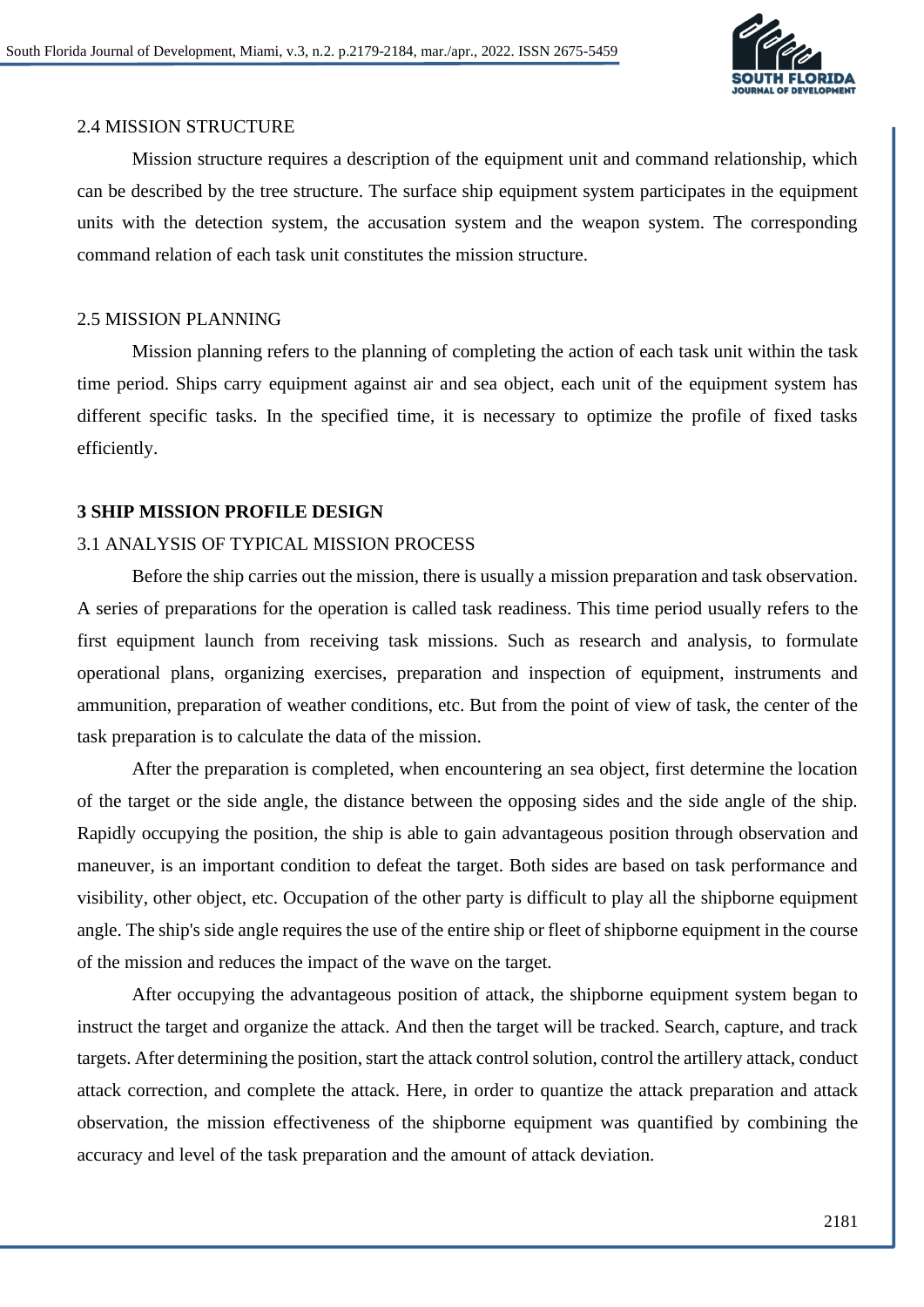

# 3.2 MISSION PROFILE ESTABLISHMENT PROCESS

The process of determining the operational use profile is a precise definition of the mission task of the equipment. Or the process of specifying the specific operational conditions required by the objectives of the equipment. Determine the mission profile, the tasks that define the equipment stage, operation mode, operation function, success criteria and task time, environmental stress, and under the environmental stress time, the limits on maintenance, etc.

Step 1, the first step is to convert the use requirements of the equipment into a series of events, which are arranged in a number of stages according to the sequence of events. The multi-tasking capability of complex equipment needs to be combined with multiple profiles to illustrate mission capability and requirements. When various tasks are possible, each task is considered as a separate sequence of events. Form the first dimension of the mission profile: time dimension. The time dimension is staged.

Step 2, when various task phases are identified, task analysis should be performed for each task phase. Lists the various operating modes of each major equipment in each task phase and various execution functions in each operation mode, and relates to the related task requirements. Form the second dimension of the mission profile: equipment dimension.

Step 3, can use task analysis information subsystem of each equipment listed in each stage and what we need in each operation mode of executive function, hardware and software, the execution time and success criteria, under environmental stress, task cycle time, maintenance restrictions, etc.

Step 4,The operational requirements, security requirements and environmental conditions of the identified equipment subsystem are further refined to the equipment level. As the specific operation of equipment and equipment, the basic requirements of operational effectiveness should be given. Form the third dimension of the mission profile: criterion dimension.

# 3.3 THE MODEL OF SHIP MISSION PROFILE

According to the working principle and working procedure of the shipborne equipment system, typical mission profile can be established for typical missions. As shown in Fig. 1.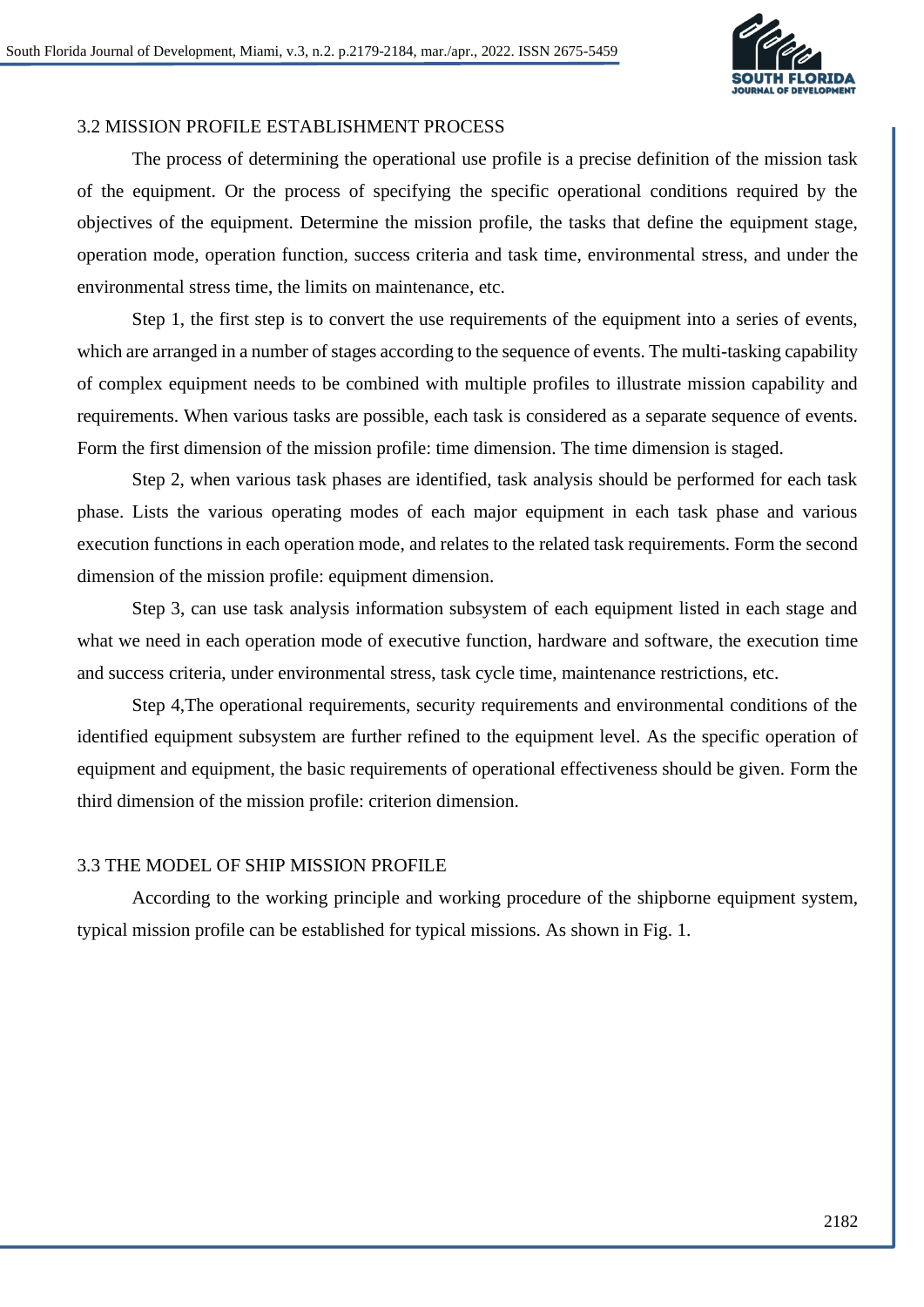

Fig.1 Mission profile 3D model



The 3D mission profile model is composed of time dimension, equipment and standard dimension. The mission section is divided into several independent sub-task stages according to the process of the mission, and the detailed degree of the task phase can be determined according to the actual demand. Equipment dimension refers to the functions and functions of various subsystems or devices that are composed of different tasks and sub-tasks. The criterion dimension is to show the operation steps and related requirements for the corresponding tasks in different task stages and sub-tasks.

For example, the E2S4C3 part in figure 1 refers to the operation and use method of equipment 2 under the constraint of rule 3 in stage 4.

According to the detailed requirements of task segmentation and operational process details, it can be further established according to the general model to establish level 2, 3 or even more detailed multilevel mission profile.

### **4 CONCLUSION**

The 3D mission model of ship has changed the description of environmental stress and equipment reliability in the past, which is detailed in three aspects from mission, environment and equipment operation. Moreover, through the establishment of 3D model, the limitation of 2D profile display is changed, and the influence of each factor is more directly reflected. The 3D mission profile model of the ship is universal and can be applied to the mission profile analysis of all shipborne equipment systems. It can be applied to the mission profile analysis of any granularity requirement. The 3D mission profile model of shipborne equipment system has the characteristics of comprehensive, practical, strong and easy to use.